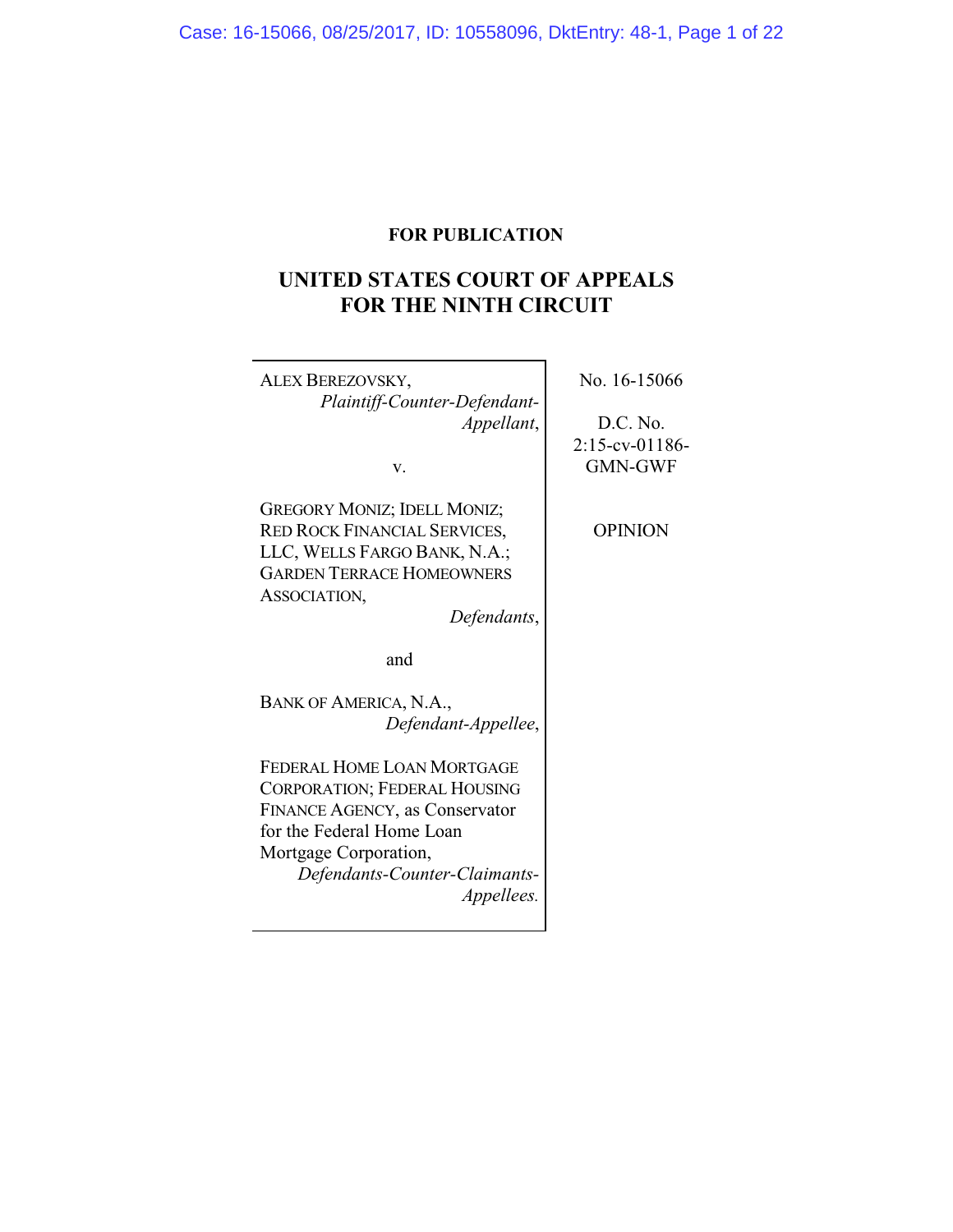Appeal from the United States District Court for the District of Nevada Gloria M. Navarro, Chief District Judge, Presiding

Argued and Submitted February 17, 2017 San Francisco, California

Filed August 25, 2017

Before: Marsha S. Berzon and Richard R. Clifton, Circuit Judges, and Kimberly J. Mueller,**\*** District Judge.

Opinion by Judge Mueller

**<sup>\*</sup>**The Honorable Kimberly J. Mueller, United States District Judge for the Eastern District of California, sitting by designation.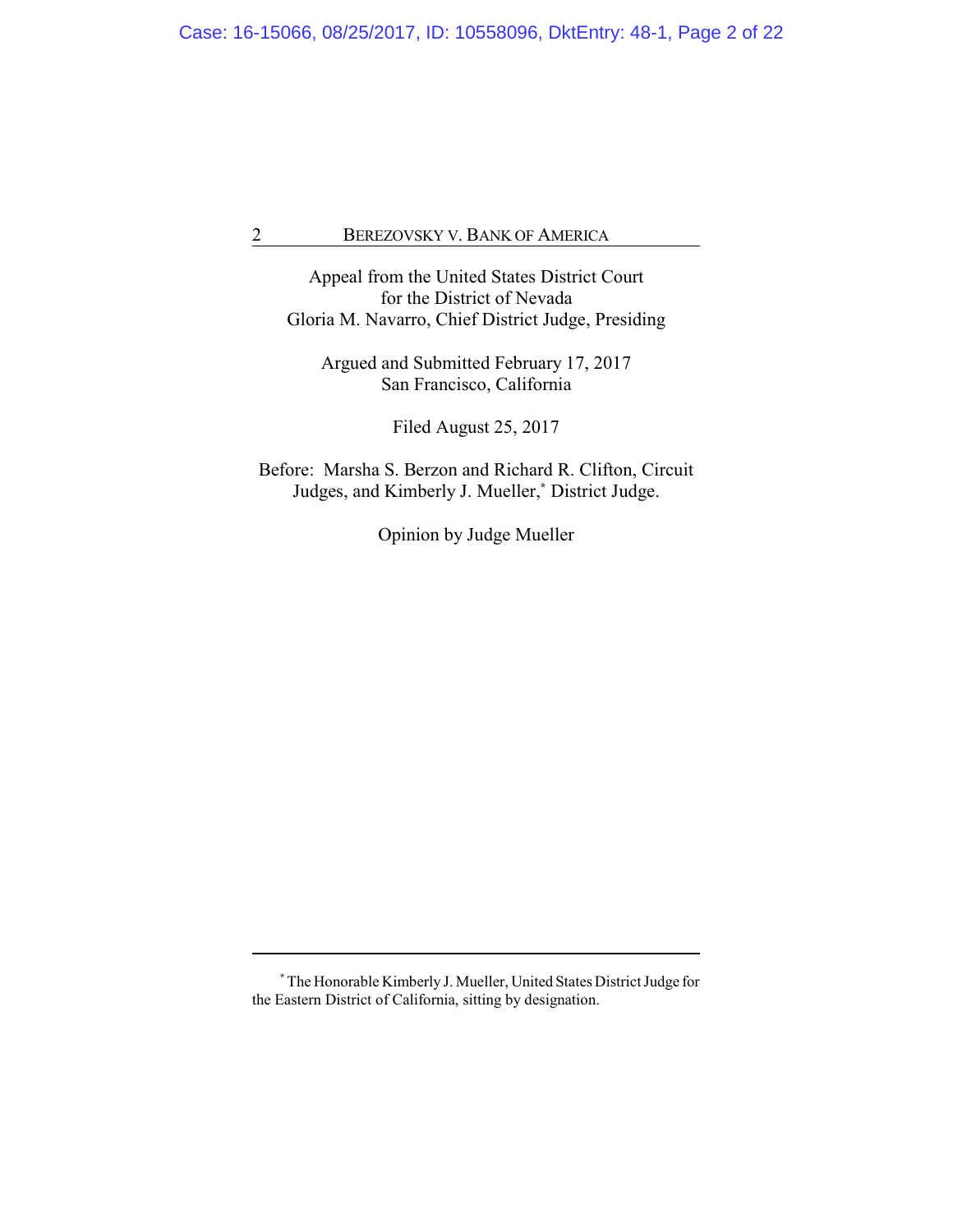# **SUMMARY\*\***

# **Federal Foreclosure Bar**

The panel affirmed the district court's summary judgment in favor of the Federal Home Loan Mortgage Corporation, or Freddie Mac, in a quiet title action brought by a plaintiff who purchased real property at a homeowners association foreclosure sale.

The plaintiff argued that the Nevada superpriority lien provision, Nev. Rev. Stat. § 116.3116, empowered the homeowners association to sell the property to him free of any other liens or interests, priority status aside. Freddie Mac is under Federal Housing Finance Agency conservatorship. The panel held that the Federal Foreclosure Bar's prohibition on nonconsensual foreclosure of Agency assets preempted Nevada law, invalidating any purported extinguishment of Freddie Mac's interest through the association foreclosure sale. First, the panel held that the Federal Foreclosure Bar applies to private association foreclosures generally, and does not protect the Agency's property only from state and local tax liens. The panel rejected the plaintiff's argument that the Federal Foreclosure Bar did not apply specifically to this case because Freddie Mac and the Agency implicitly consented to the foreclosure when they took no action to stop the sale.

In analyzing preemption, the panel began with a presumption against preemption because real estate foreclosure traditionally is an area regulated by state law.

**<sup>\*\*</sup>** This summary constitutes no part of the opinion of the court. It has been prepared by court staff for the convenience of the reader.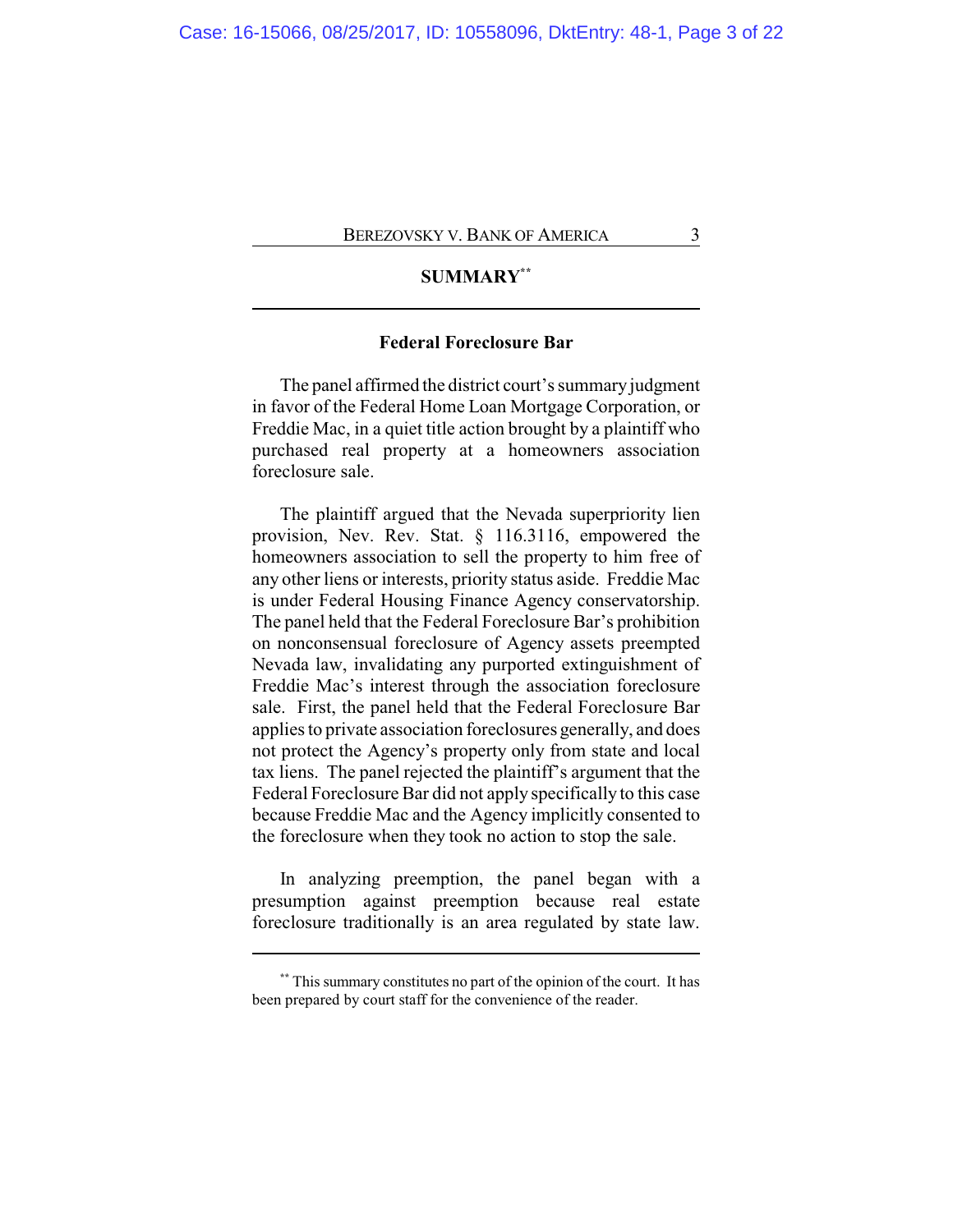The panel held that the presumption was rebutted because Congress had made its intent to supersede state law clear and manifest. The panel concluded that the Federal Foreclosure Bar implicitly demonstrated a clear intent to preempt Nevada's superpriority lien law by expressly prohibiting foreclosures on Agency property without consent. Because the federal and state statutes impliedly conflicted, the Federal Foreclosure Bar superseded the Nevada superpriority lien provision.

The panel held that, under Nevada law, Freddie Mac proved that it held an enforceable property interest, and therefore was entitled to summary judgment even though the recording document listed the deed-of-trust beneficiary but not the note owner, Freddie Mac. The note was thus "split" from the deed of trust, but due to Freddie Mac's agency relationship with the recorded beneficiary, Freddie Mac remained a secured creditor with a property interest in the collateral.

## **COUNSEL**

Luis A. Ayon (argued), Maier Gutierrez Ayon, Las Vegas, Nevada; Michael V. Infuso and Keith W. Barlow, Green Infuso LLP, Las Vegas, Nevada; for Plaintiff-Counter-Defendant-Appellant.

Michael A.F. Johnson (argued), Matthew J. Oster, Elliott C. Mogul, Dirk C. Phillips, Asim Varma, and Howard N. Cayne, Arnold & Porter LLP, Washington, D.C.; Leslie Bryan Hart and John D. Tennert, Fennemore Craig P.C., Reno, Nevada; Darren T. Brenner, Akerman LLP, Las Vegas, Nevada; Marc James Ayers and R. Aaron Chastain, Bradley Arant Boult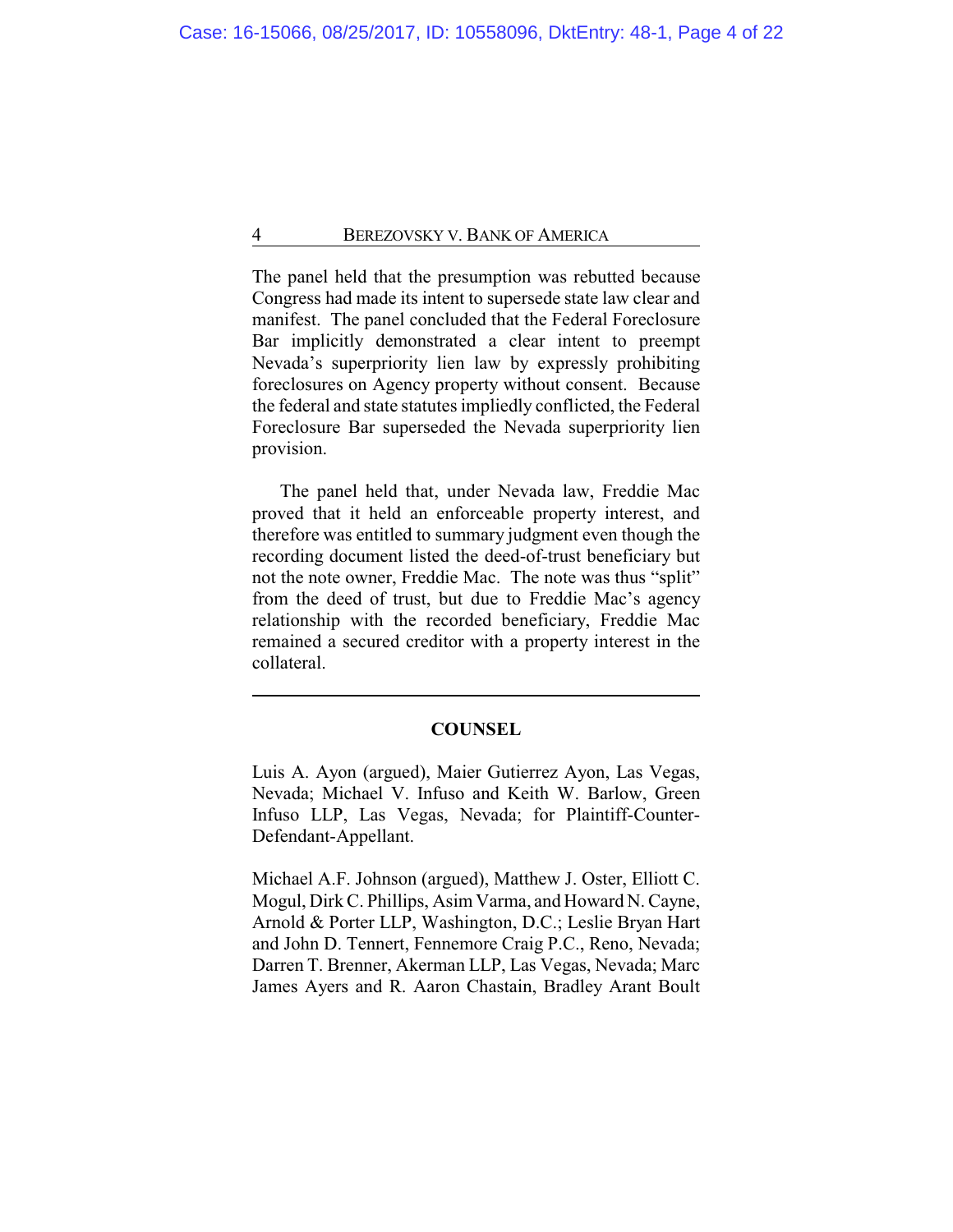Cummings LLP, Birmingham, Alabama; for Defendants-Counter-Claimants-Appellees.

## **OPINION**

MUELLER, District Judge:

If a homeowners association member in Nevada misses property payments for six months, Nevada law equips the association with the ability to foreclose on a "superpriority lien," quashing all other property liens or interests recorded after the recordation of the Covenants, Conditions, and Restrictions attached to the title. On its face, this superpriority lien has the potential to trump certain federal property interests, despite Congress's passage of a provision known as the Federal Foreclosure Bar, which prohibits nonconsensual foreclosure of Federal Housing Finance Agency ("Agency") assets. This clash of state and federal law has spawned considerable litigation in Nevada. This decision resolves the clash in favor of the Federal Foreclosure Bar.

Appellant Alex Berezovsky purchased a home at a homeowners association foreclosure sale in 2013. He argues the Nevada superpriority lien provision empowered the association to sell the home to him free of any other liens or interests, priority status aside. The Federal Home Loan Mortgage Corporation ("Freddie Mac") claims it has a priority interest in the home Berezovsky purchased. Freddie Mac is under Agency conservatorship, meaning the Agency temporarily owns and controls Freddie Mac's assets. The Federal Foreclosure Bar's prohibition on nonconsensual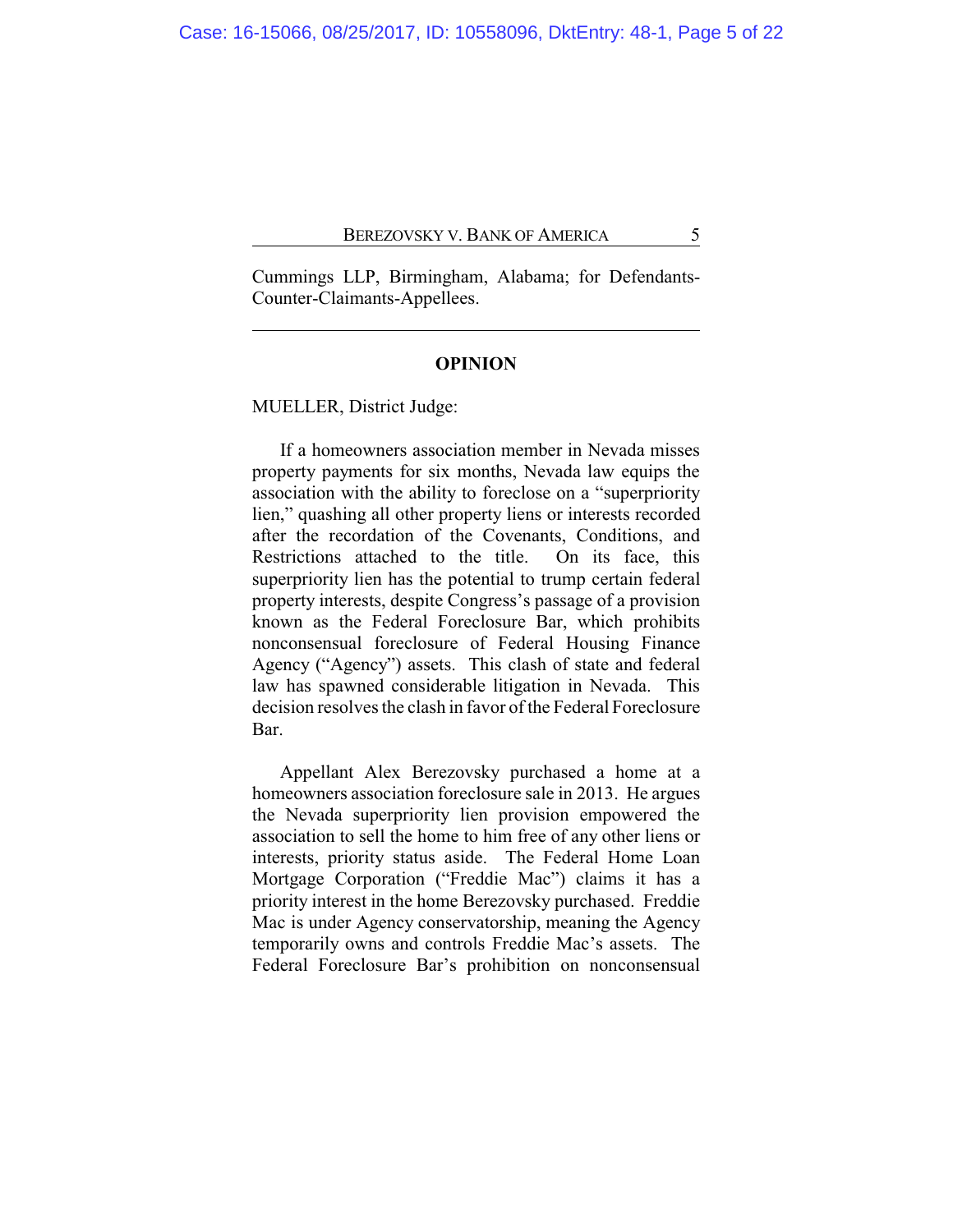foreclosure gives teeth to the Agency's statutory mandate to guard its conservatorship assets.

Berezovsky sued to quiet title in Nevada state court. Armed with the Federal Foreclosure Bar, Freddie Mac intervened and counterclaimed for the property's title, removed the case to federal district court, and moved for summary judgment. The Agency joined Freddie Mac's counterclaim. Together the federal entities argued that Berezovsky did not acquire "clean title" in the home because the Federal Foreclosure Bar preempts Nevada law, invalidating any purported extinguishment of Freddie Mac's interest through the association foreclosure sale. In resolving the parties' cross-motions, the district court agreed with the federal entities.

On appeal, Berezovsky disputes the Federal Foreclosure Bar's applicability and contends Freddie Mac lacks an enforceable propertyinterest. We are unpersuaded and affirm the district court's holding.

I.

The home Berezovsky purchased is located in Las Vegas, Nevada. Gregory and Idell Moniz previously owned the home, which is located in a community governed by a homeowners association. On March 5, 2007, the Monizes took out a \$220,000 loan secured by a deed of trust. The deed of trust listed the Monizes as the loan borrowers and named Mortgage Electronic Registration Systems, Inc. ("MERS") as the beneficiary under the security instrument, and as nominee for the lender, Countrywide Home Loans, Inc., and its successors and assigns. Freddie Mac purchased the Monizes' loan in 2007 and has owned it ever since. On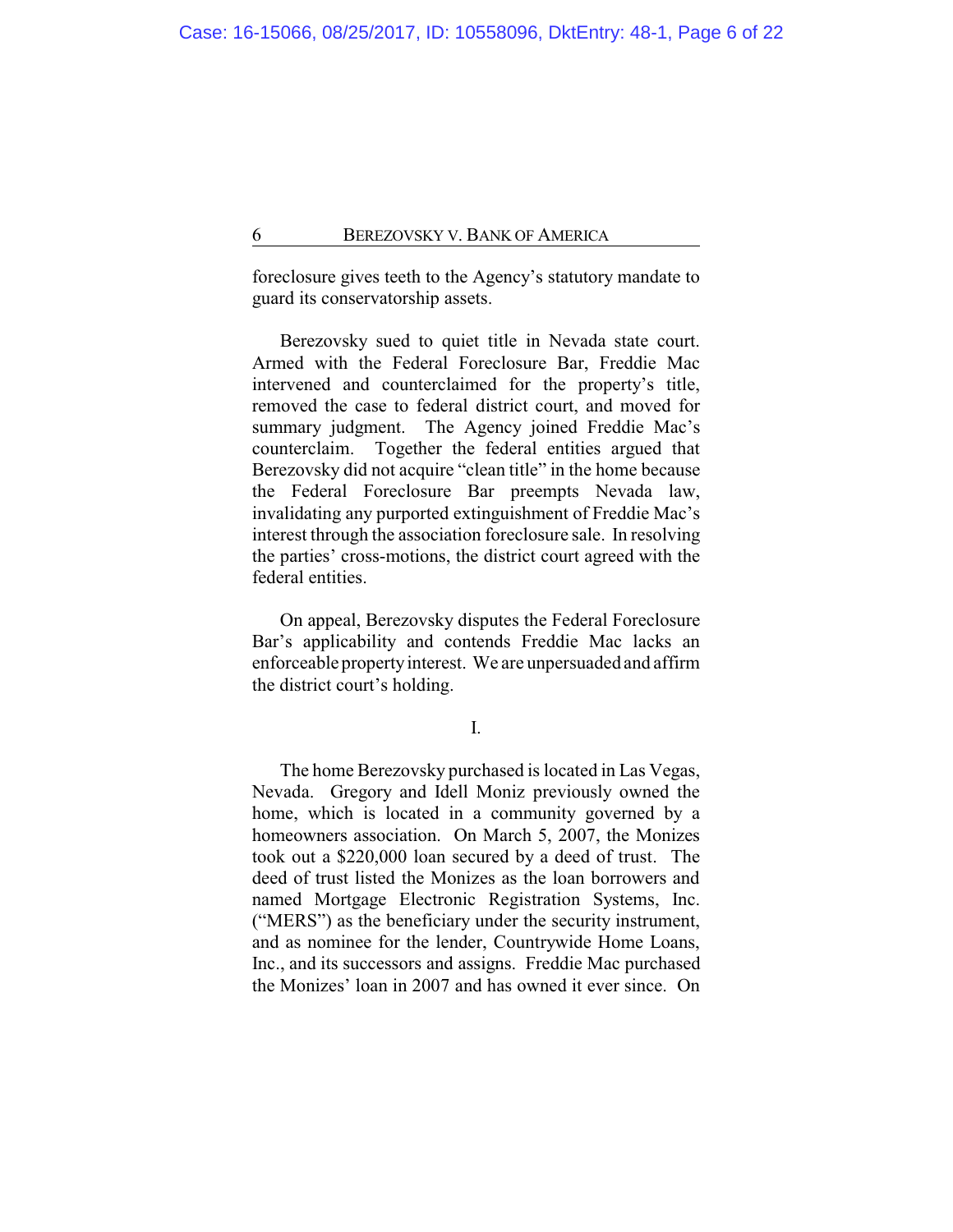July 22, 2011, MERS assigned its beneficial interest under the deed of trust to Bank of America, N.A. ("BANA"), and BANA immediately recorded the assignment.

In early 2011, the Monizes missed \$1,767.38 in payments they owed to the homeowners association. This lapse triggered Nevada's superpriority lien law, empowering the homeowners association to record a lien against the home, which it did on March 17, 2011. The association recorded a formal notice of default on May 9, 2013, and then exercised its power to foreclose on the home and extinguish all other property interests. Berezovsky acquired the home at the June 4, 2013, foreclosure sale for \$10,500; he then recorded the deed in his name.

In his state action to quiet title, Berezovsky sued all those holding a property interest in the home, including the Monizes and BANA. Freddie Mac intervened, counterclaimed for title, removed the case to federal court, and moved for summary judgment. To establish its priority property interest under Nevada law, Freddie Mac produced evidence showing it had owned the Monizes' loan since 2007, and that BANA, the recorded deed-of-trust beneficiary, had been its loan-servicing agent.

The Agencyalso intervened as Freddie Mac's conservator and joined the summary judgment motion. *See* Housing and Economic Recovery Act of 2008 ("HERA"), 12 U.S.C. §§ 4511, 4513 (empowering Agency to place entities like Freddie Mac into conservatorship to protect nation's housing market and participate in litigation toward same end). In placing Freddie Mac into conservatorship in 2008, the Agency acquired Freddie Mac's "rights, titles, powers, and privileges . . . with respect to [its] assets" for the life of the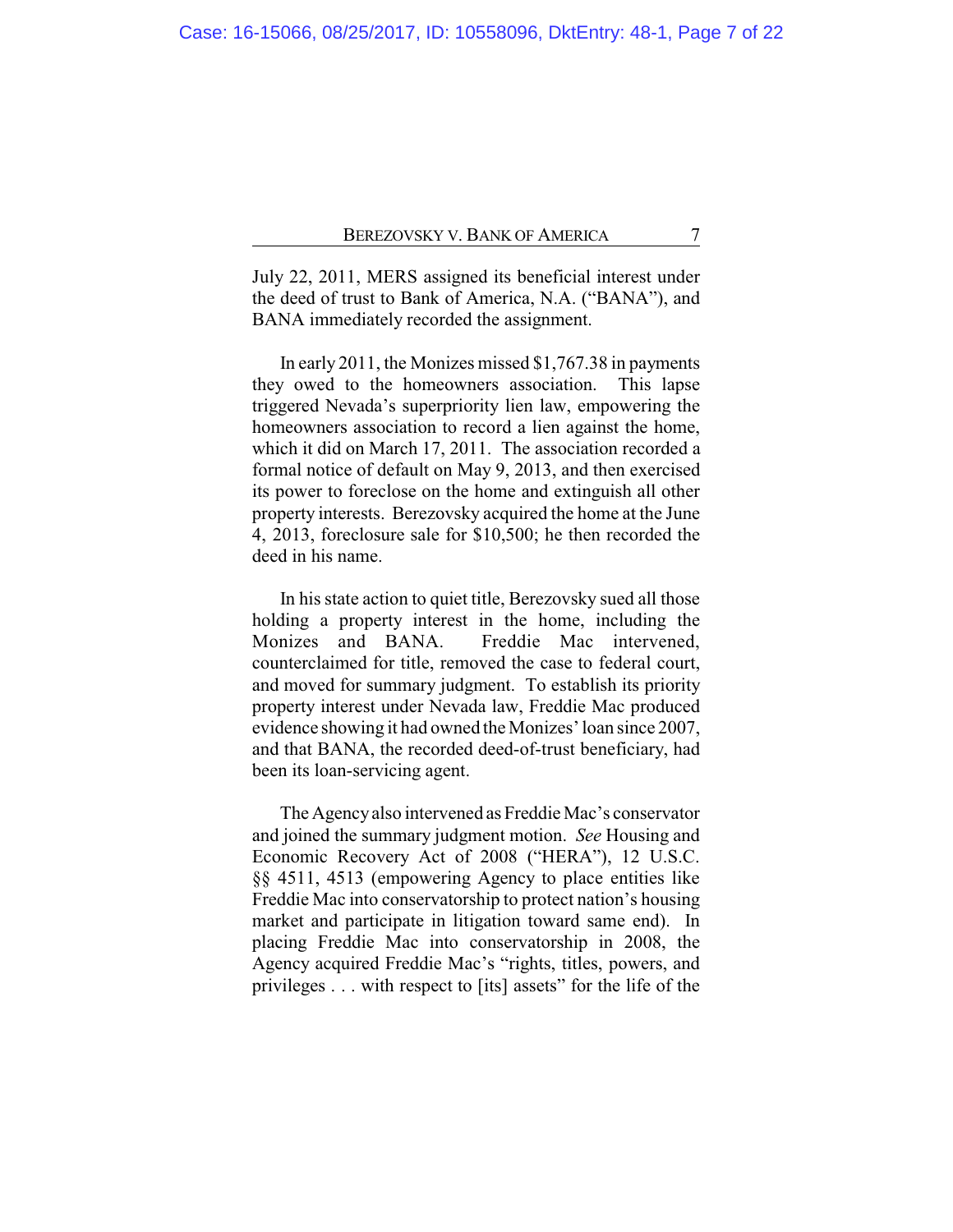conservatorship. 12 U.S.C.  $\S$  4617(b)(2)(A)(I). The Agency's conservatorship assets are shielded from certain adverse actions as spelled out by statute. *See generally id.* § 4617. The asset protection clause known as the Federal Foreclosure Bar<sup>1</sup> provides that "[n]o property of the Agency shall be subject to levy, attachment, garnishment, foreclosure, or sale without the consent of the Agency, nor shall any involuntary lien attach to the property of the Agency." *Id.*  $§$  4617(j)(3). In this case, the Agency did not consent to the association's foreclosure of Freddie Mac's lien. For this reason, the district court concluded, the Federal Foreclosure Bar supported granting summary judgment for Freddie Mac.

Berezovsky timely appealed. He argues the Federal Foreclosure Bar does not apply and, even if it does, Freddie Mac lacks an enforceable property interest. We review the district court's decision to grant summary judgment de novo. *Gordon v. Virtumundo, Inc*., 575 F.3d 1040, 1047 (9th Cir. 2009) (citing *Burrell v. McIlroy*, 464 F.3d 853, 855 (9th Cir. 2006)).

# II.

Berezovsky offers two reasons the Federal Foreclosure Bar does not apply. He says (1) the Bar does not apply to private association foreclosures generally, because it protects the Agency's property only from state and local tax liens; and (2) it does not apply specifically to this foreclosure, because

**<sup>1</sup>** Nevada district courts consistently refer to the statutory bar in 12 U.S.C. § 4617(j)(3) as the "Federal Foreclosure Bar," a shorthand this opinion adopts. *See, e.g.*, *Fed. Nat'l Mortg. Ass'n v. SFR Invs. Pool 1, LLC*, No. 2:14-cv-02046-JAD-PAL, 2015 WL 5723647, at \*3 (D. Nev. Sept. 28, 2015).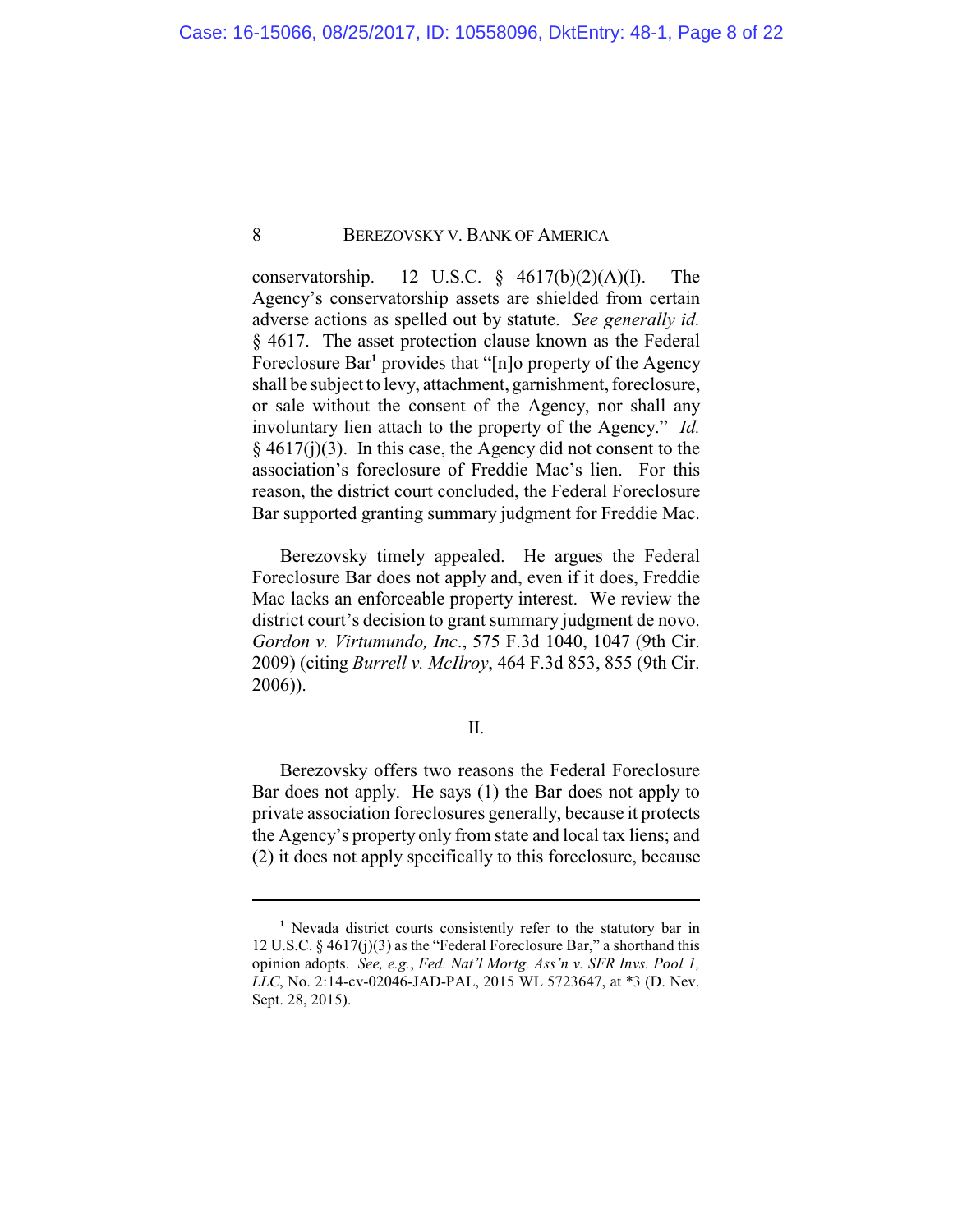Freddie Mac and the Agency implicitly consented to the foreclosure when they took no action to stop the sale.**<sup>2</sup>**

Whether the Federal Foreclosure Bar applies to private foreclosures generally is a matter of first impression. In answering the question, we turn first to the statute's structure and plain language. *See Avila v. Spokane Sch. Dist. 81*, 852 F.3d 936, 941 (9th Cir. 2017). HERA identifies the powers granted to the Agency as a conservator and the exemptions from which it benefits. A subsection of the statute entitled "Other agency exemptions"**<sup>3</sup>** includes the Federal Foreclosure Bar as the third exemption, and provides as follows:

(1) Applicability

The provisions of this subsection shall apply with respect to the Agency in any case in which the Agency is acting as a conservator or a receiver.

**<sup>2</sup>** Berezovsky also argues the Federal Foreclosure Bar violates due process because the statute "lack[s] procedures for notice to interested parties and procedures for any hearing." At oral argument, Berezovsky's counsel conceded his due process argument seeks to vindicate the association's property rights, not his own, and so he lacks standing to raise this argument*. See Lujan v. Defs. of Wildlife*, 504 U.S. 555, 560 (1992).

**<sup>3</sup>** The word "other" in this context refers back to the exception codified in a preceding subsection titled "Exempt tax status." *See* 12 U.S.C. § 4617(i)(5).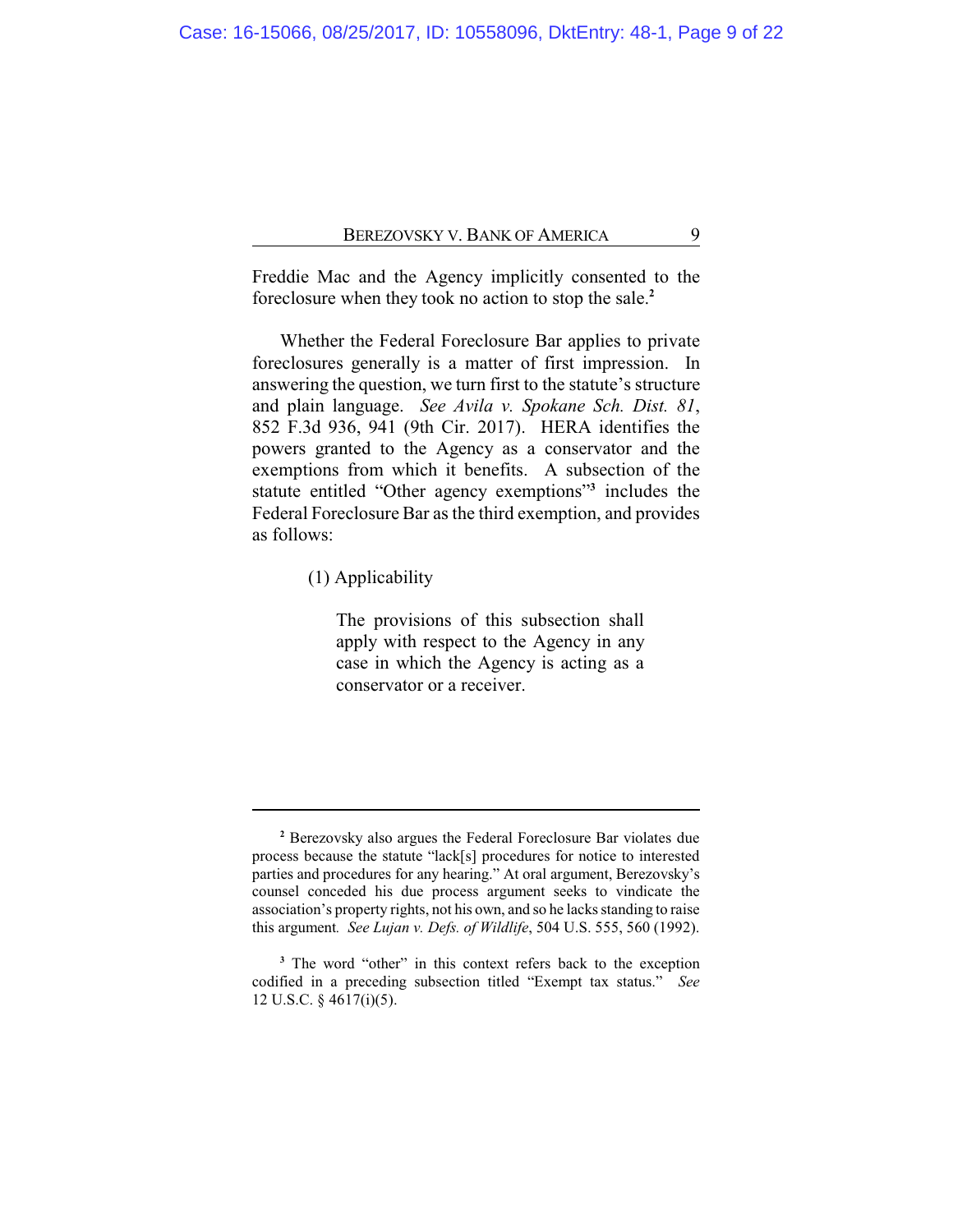(2) Taxation

The Agency, including its franchise, its capital, reserves, and surplus, and its income, shall be exempt from all taxation imposed by any State, county, municipality, or local taxing authority, except that any real property of the Agency shall be subject to State, territorial, county, municipal, or local taxation to the same extent according to its value as other real property is taxed, except that, notwithstanding the failure of any person to challenge an assessment under State law of the value of such property, and the tax thereon, shall be determined as of the period for which such tax is imposed.

(3) Property protection

No property of the Agency shall be subject to levy, attachment, garnishment, foreclosure, or sale without the consent of the Agency, nor shall any involuntary lien attach to the property of the Agency.

(4) Penalties and fines

The Agency shall not be liable for any amounts in the nature of penalties or fines, including those arising from the failure of any person to pay any real property, personal property, probate, or recording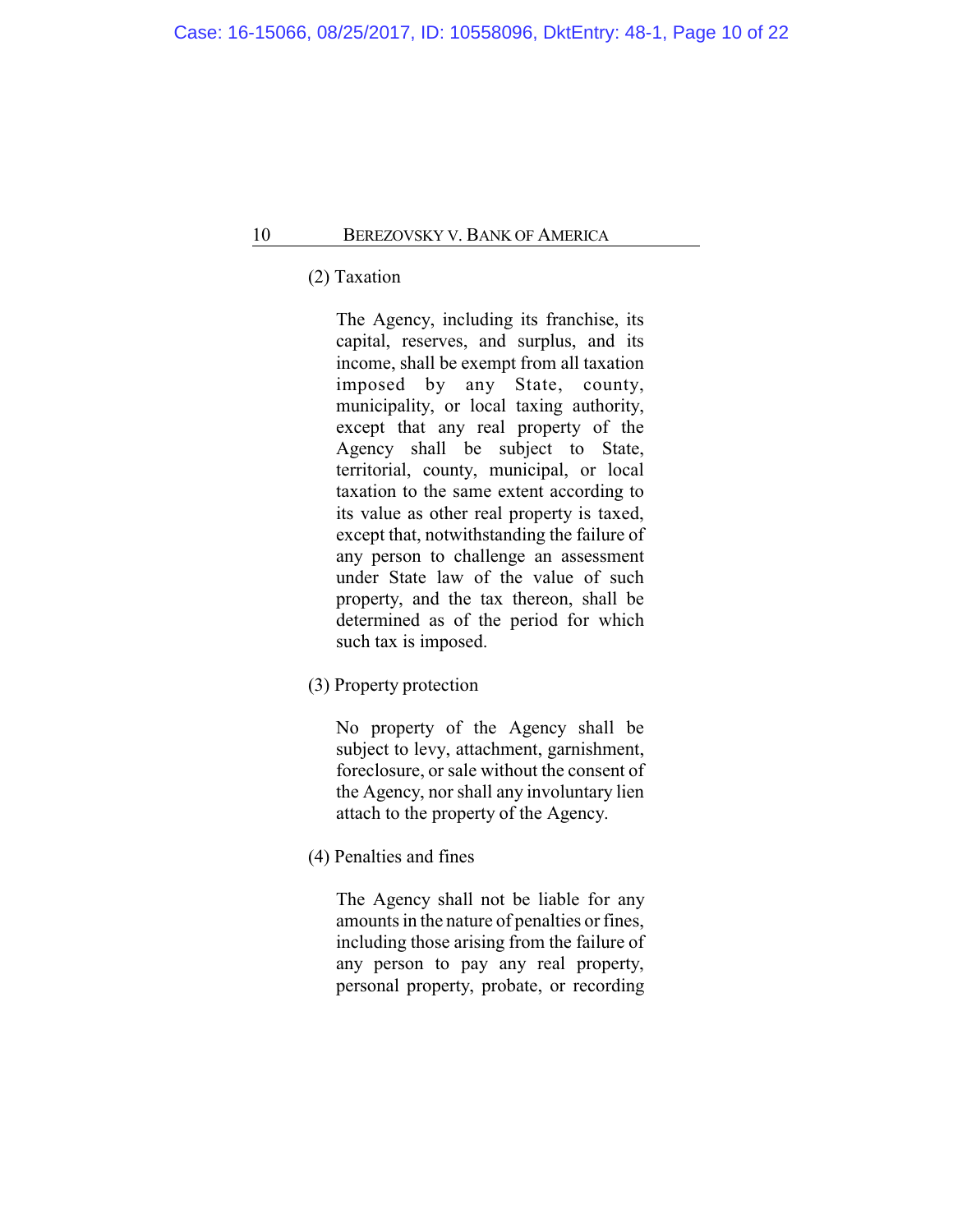tax or any recording or filing fees when due.

12 U.S.C. § 4617(j).

On its face, the first provision makes clear that this subsection applies to "any case" in which the Agency serves as conservator, without limitation. *Id.* § 4617(j)(1). Congress expressly limited the second exemption to taxation under the plain language of the provision. *See id.* § 4617(j)(2) ("shall be exempt from all taxation," with specified exceptions). But the Federal Foreclosure Bar, titled "Property protection," is not so limited and does not expressly use the word "taxes" at all. *See id.* § 4617(j)(3). Notably, it does not limit "foreclosure" to a subset of foreclosure types. *Id.* The text of exemption four, titled "Penalties and fines," references taxes, negating agency liability for penalties or fines arising from unpaid property, probate, or recording taxes. *See id.*  $§$  4617(j)(4). A plain reading of the statute discloses that the Federal Foreclosure Bar is not focused on or limited to tax liens. The text of subsection (j) omits taxation from the general applicability provision, identifies taxes in the second and fourth exemptions, and then again omits any reference to taxation in the third exemption, the Federal Foreclosure Bar. On its face, the Federal Foreclosure Bar applies to any property for which the Agency serves as conservator and immunizes such property from any foreclosure without Agency consent. *Id.* § 4617(j)(1), (3).

Berezovsky cites the Fifth Circuit's decision in *F.D.I.C. v. McFarland*, 243 F.3d 876 (5th Cir. 2001), to support his argument that the Federal Foreclosure Bar does not apply to private foreclosures. The court in *McFarland* interpreted 12 U.S.C. § 1825(b)(2), a provision of the Financial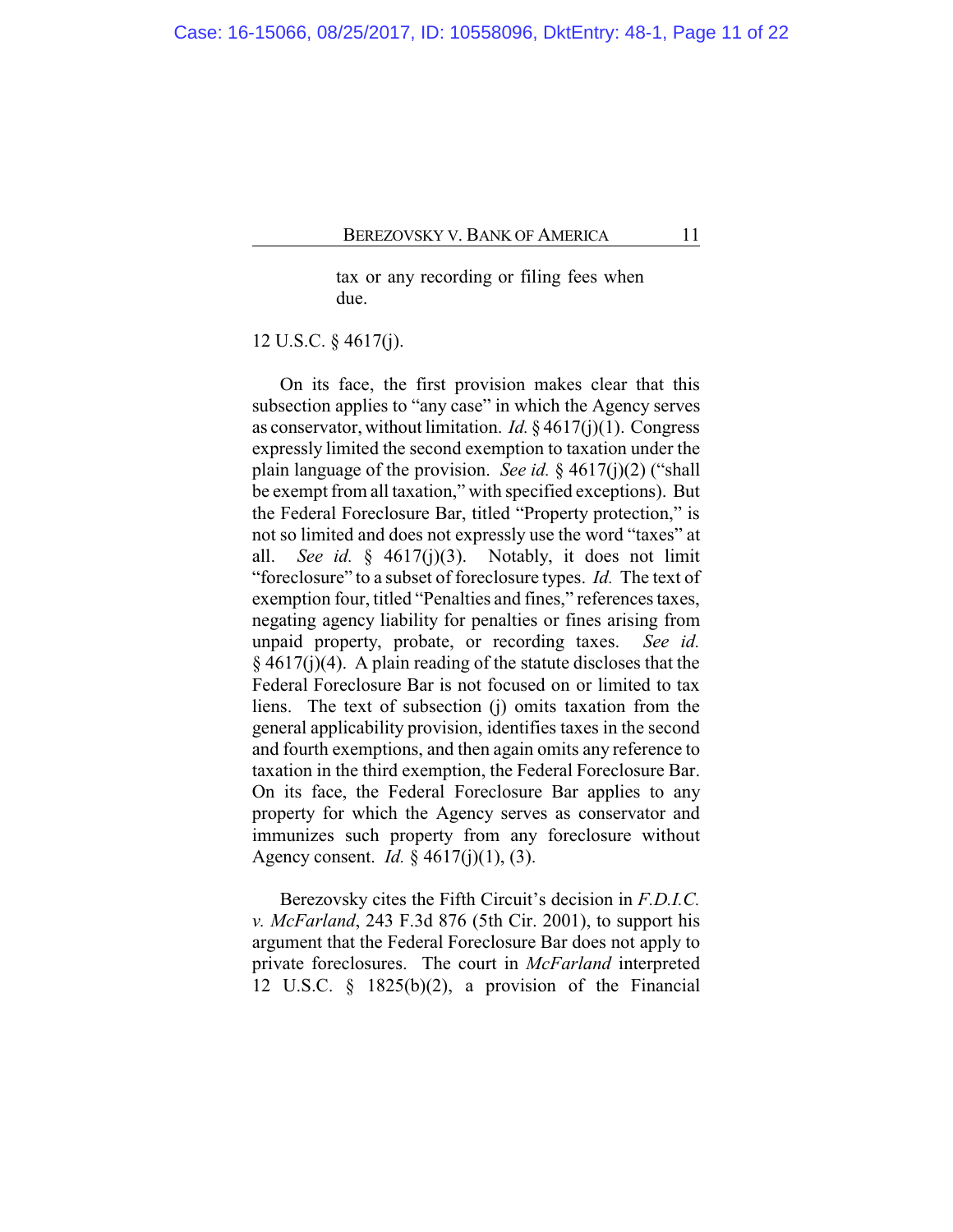Institutions Reform, Recovery, and Enforcement Act of 1989 ("FIRREA") that governs Federal Deposit Insurance Corporation ("FDIC") receiverships. *See id.* at 885. The FIRREA provision is worded identically to HERA's Federal Foreclosure Bar except that the word "Corporation" appears in the former where "Agency" appears in the latter. *Compare* 12 U.S.C. § 1825(b)(2) *with* 12 U.S.C. § 4617(j)(3).**<sup>4</sup>**

The court in *McFarland* declined to extend § 1825(b)(2) to private foreclosures. *See* 243 F.3d at 885–86. In doing so, it considered the statutory framework in which  $\S 1825(b)(2)$ appears. *See id.* Because that framework is distinguishable from the framework surrounding the Federal Foreclosure Bar, *McFarland* does not provide the answer in this case.

As the court in *McFarland* observed, before FIRREA's passage in 1989, § 1825 included only the provision currently codified as § 1825(a), exempting the FDIC from all taxation of any kind while it acted in its corporate capacity. *See id.* at 886 (citing 12 U.S.C. § 1825 (1988)). FIRREA added subsection (b), extending the exemption to the FDIC in its role as receiver. This legislative history demonstrates that the purpose of § 1825 is to extend the FDIC's general exemption from taxation to the receivership context. *See id*. The titles of the relevant section and subsection, *McFarland* noted, confirmed this conclusion. *See id.* Section 1825 is labeled "Exemption from taxation; limitations on borrowing." By adding the heading "General rule" to subsection (a), and

**<sup>4</sup>** Specifically, the FDIC provision reads as follows: "No property of the Corporation shall be subject to levy, attachment, garnishment, foreclosure, or sale without the consent of the Corporation, nor shall any involuntary lien attach to the property of the Corporation." 12 U.S.C.  $§ 1825(b)(2).$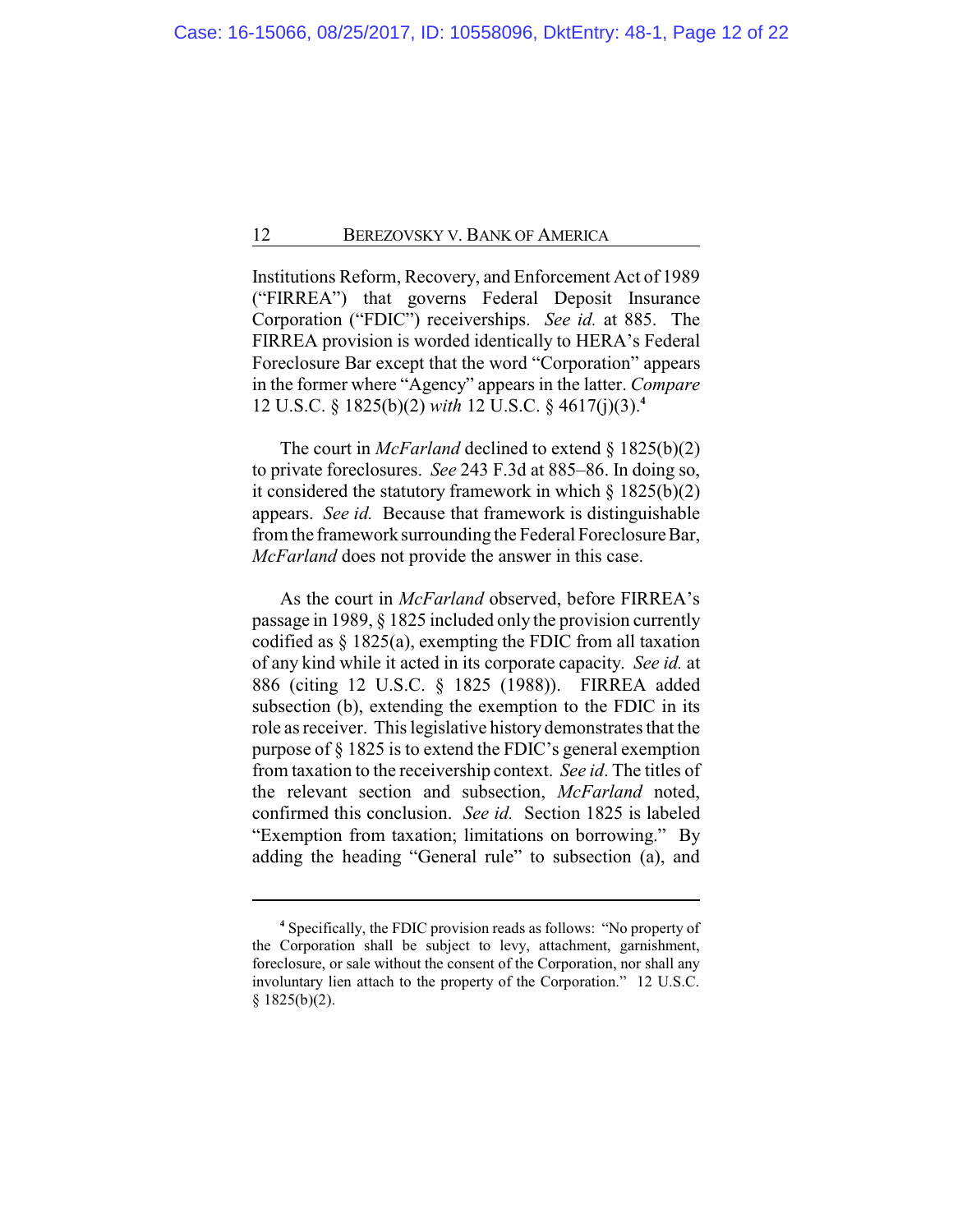"Other exemptions" to subsection (b), Congress signaled that subsection 1825(b), which includes the property protection provision Berezovsky points to, was intended to address tax exemptions other than those set out in the "General rule." *See* 12 U.S.C. § 1825(b)(1)–(3); *McFarland*, 243 F.3d at 886. In contrast, the protection provided by the Federal Foreclosure Bar applicable here cannot fairly be read as limited to tax liens because, unlike § 1825, § 4617(j) includes no language limiting its general applicability provision to taxes alone.

Berezovsky also contends even if the Federal Foreclosure Bar applies to private association foreclosures generally, it does not apply to the sale at which he purchased the Monizes' home because Freddie Mac and the Agency implicitly consented to the foreclosure when they took no action to stop it. Berezovsky cites no authority for the proposition that inaction in this context conveys consent, implicit or otherwise. The Federal Foreclosure Bar does not require the Agency to actively resist foreclosure. *See* 12 U.S.C.  $§$  4617(j)(3) (flatly providing that "[n]o property of the Agency shall be subject to . . . foreclosure, or sale without the consent of the Agency"). Rather, the statutory language cloaks Agency propertywith Congressional protection unless or until the Agency affirmatively relinquishes it. *Id.* Here, the Agency did not agree to forego its property interest.

The Federal Foreclosure Bar applies generally to private association foreclosures and specifically to the contested foreclosure sale here.

## III.

The parties dispute whether the Federal Foreclosure Bar preempts Nevada state law. The district court found the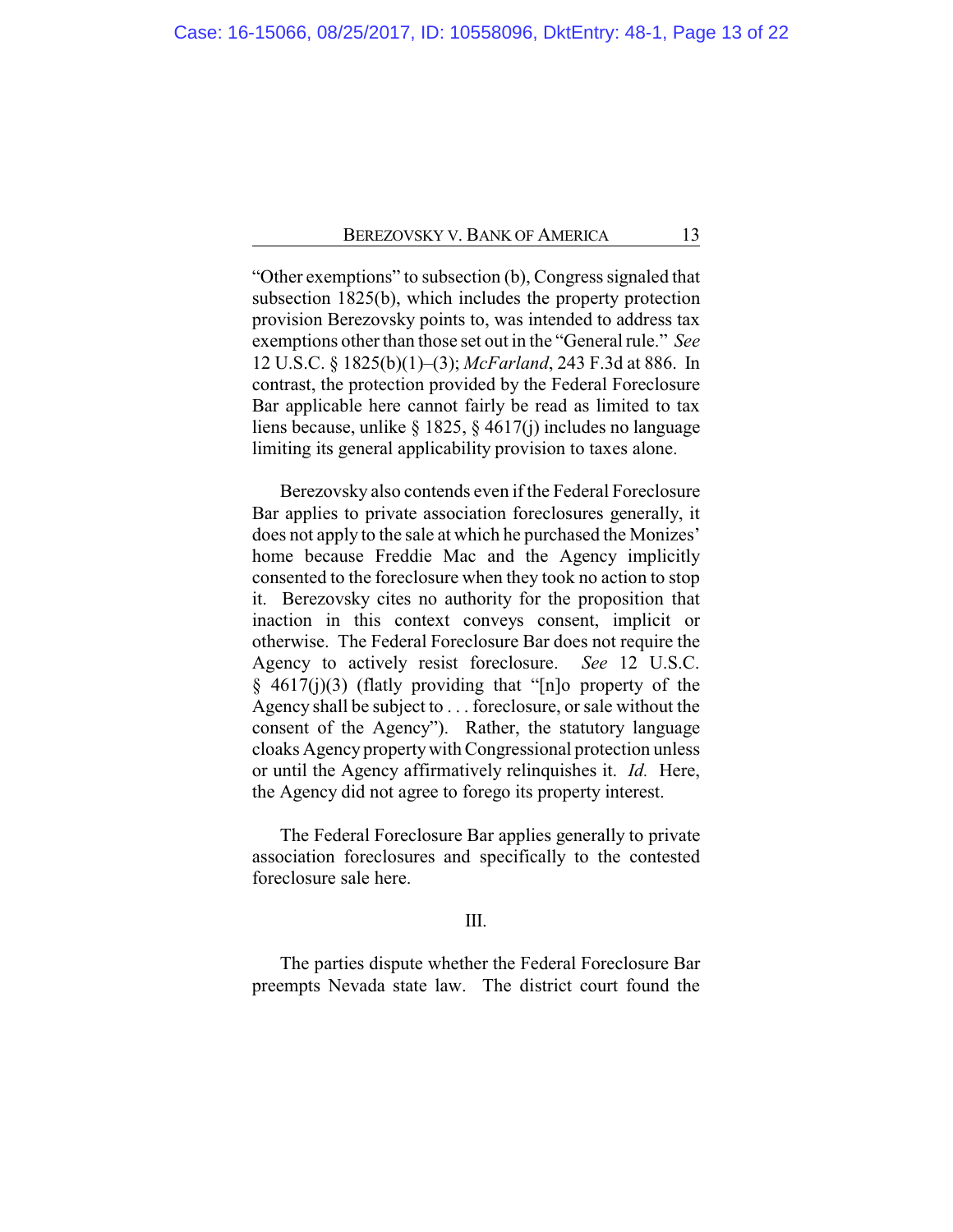Federal Foreclosure Bar invalidated the homeowners association's use of a state-sanctioned superpriority lien to foreclose on the Agency's property without its consent. The inherent tension between the federal and state laws has triggered multiple lawsuits, the outcomes of which may depend on our resolution here.**<sup>5</sup>**

"The Supremacy Clause unambiguously provides that if there is any conflict between federal and state law, federal law shall prevail." *Gonzales v. Raich*, 545 U.S. 1, 29 (2005). This is so even if the federal statutory language does not explicitly manifest Congress's preemptive intent. *See Altria Grp., Inc. v. Good*, 555 U.S. 70, 76–77 (2008) (internal citations omitted). Preemption arises when "compliance with both federal and state regulations is a physical impossibility, or . . . state law stands as an obstacle to the accomplishment and execution of the full purposes and objectives of

**<sup>5</sup>** Every federal district court to face this preemption question has found § 4617(j)(3) preempts Nevada Revised Statutes section 116.3116, which enacts the superpriority lien. *See*, *e.g*., *Fed. Home Loan Mortg. Corp. v. Donel*, No. 2:16-CV-176 JCM (PAL), 2017 WL 2692403, at \*3 (D. Nev. June 21, 2017); *G & P Inv. Enters., LLC v. Wells Fargo Bank, N.A.*, 199 F. Supp. 3d 1266, 1269 (D. Nev. 2016); *Elmer v. Freddie Mac*, No. 14-01999, 2015WL4393051, at \*3 (D. Nev. July 13, 2015); *Skylights LLC v. Byron*, 112 F. Supp. 3d 1145, 1159 (D. Nev. 2015), *appeal dismissed* (Feb. 2, 2016). Though these courts are unanimous on the preemption issue, a few courts have denied summary judgment in similar cases after finding, unlike here, Freddie Mac or Fannie Mae did not adequately establish a priority property interest. *See, e.g.*, *LN Mgmt., LLC Series 5664 Divot v. Kit Dansker*, No. 2:13-cv-01420-RCJ-GWF, 2017 WL 1380414, at \*2 (D. Nev. Apr. 13, 2017) (finding a genuine issue of material fact as to whether the Agency owned the note and deed of trust at the time ofsale); *Nationstar Mortg. LLC v. D'Andrea Cmty. Ass'n*, No. 3:15-cv-00377-RCJ-VPC, 2017 WL 58582, at \*4 (D. Nev. Jan. 4, 2017) (same).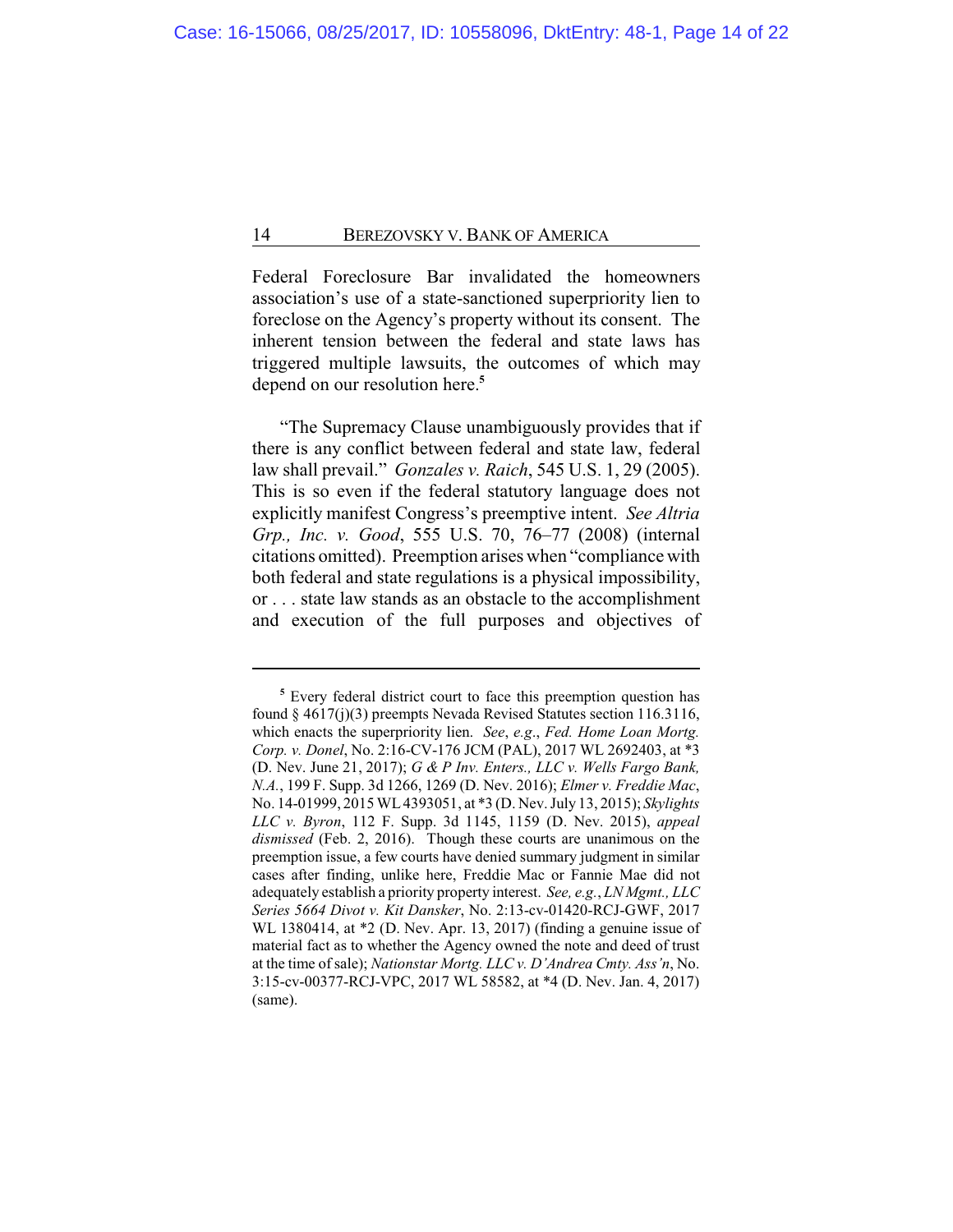Congress." *Bank of Am. v. City & Cty. of S.F.*, 309 F.3d 551, 558 (9th Cir. 2002) (internal citations and quotation marks omitted).

A court begins its preemption analysis by assessing whether the presumption against preemption applies. *Cipollone v. Liggett Grp., Inc*., 505 U.S. 504, 516 (1992) ("Consideration of issues arising under theSupremacyClause start[s] with the assumption that the historic police powers of the States [are] not to be superseded by . . . Federal Act unless that [is] the clear and manifest purpose of Congress.") (internal citation and quotation marks omitted); *see also California v. ARC Am. Corp*., 490 U.S. 93, 101 (1989) ("[A]ppellees must overcome the presumption against finding pre-emption of state law in areas traditionally regulated by the States.") (citation omitted).

Real estate foreclosure traditionally is an area regulated by state law, so we begin our analysis with a presumption against pre-emption of the Nevada superpriority lien law. *See BFP v. Resolution Tr. Corp*., 511 U.S. 531, 544 (1994); *In re Bledsoe*, 569 F.3d 1106, 1112 (9th Cir. 2009). The presumption against preemption is rebutted, however, where Congress makes its intent to supersede state law "clear and manifest." *See Arizona v. United States*, 567 U.S. 387, 400 (2012).

We assess first whether the Federal Foreclosure Bar demonstrates clear and manifest intent to preempt Nevada's superpriority lien provision through an express preemption clause and conclude it does not. Congress did not use sufficiently definite language to brand  $\S$  4617(j)(3) as expressly preemptive, although it unquestionably knows how to do so. *See, e.g*., *Nat'l Meat Ass'n v. Harris*, 565 U.S. 452,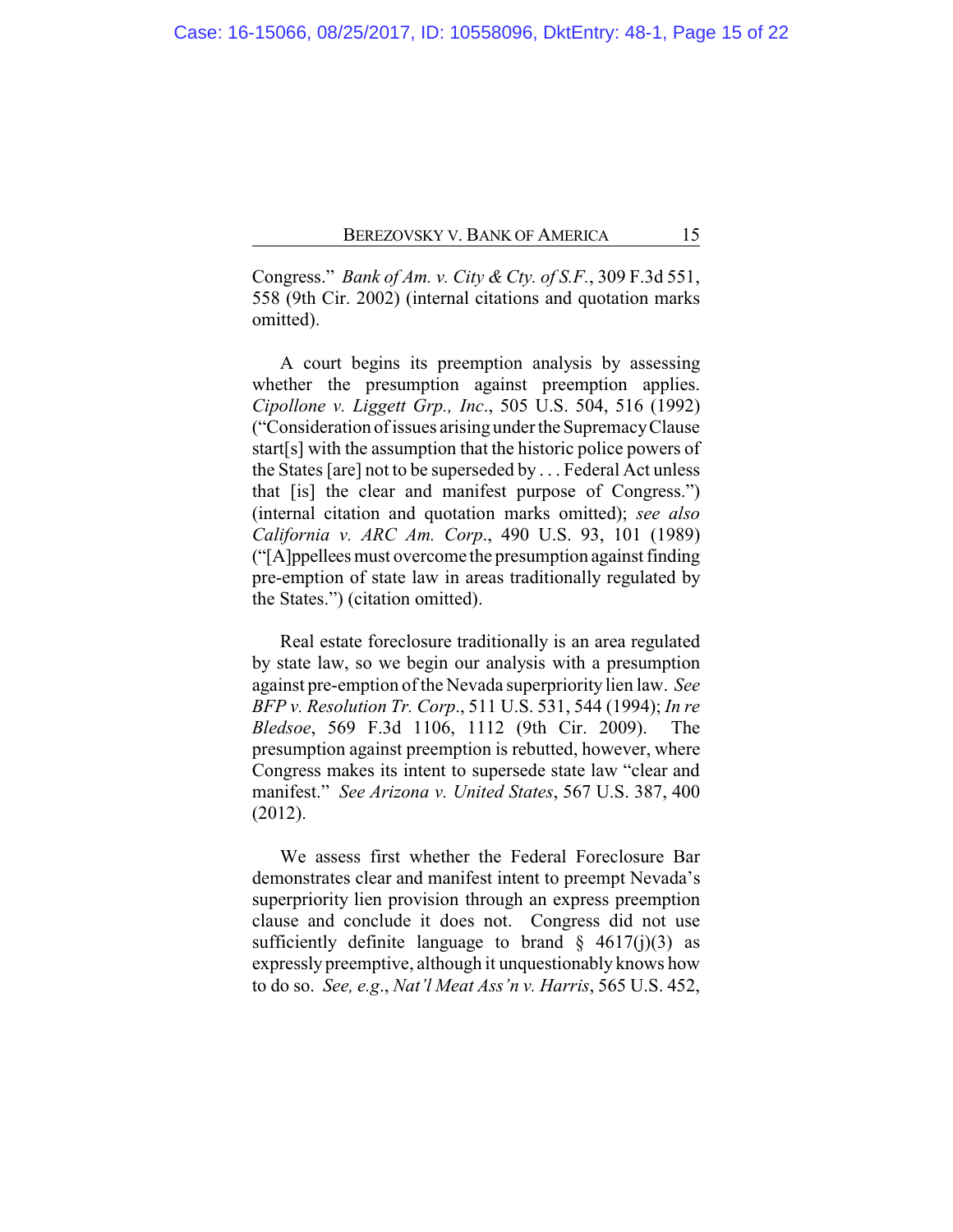458 (2012) (finding express preemption in 21 U.S.C. § 678's directive that any requirements "in addition to, or different than those made under [the Federal Meat Inspection Act] may not be imposed by any State"); *Perez v. Nidek Co.*, 711 F.3d 1109, 1117 (9th Cir. 2013) (finding express preemption in 21 U.S.C. § 360k(a)'s pronouncement that "no State . . . may establish or continue . . . any requirement . . . which is different from, or in addition to, any requirement applicable under this chapter").

The question, then, is whether the Federal Foreclosure Bar implicitly demonstrates a clear intent to preempt Nevada's superpriority lien law. We conclude it does. The Federal Foreclosure Bar's declaration that "[n]o property of the Agency shall be subject to . . . foreclosure" unequivocally expresses Congress's "clear and manifest" intent to supersede any contrary law, including state law, that would allow foreclosure of Agency property without its consent. Although the Federal Foreclosure Bar permits the Agency to consent to relinquish its interest in the face of an association's superpriority lien, the same Bar expressly prohibits foreclosures on Agency property without consent. Nevada law, in contrast, allows homeowners association foreclosures under the circumstances present in this case to automatically extinguish the Agency's property interest without the Agency's consent. *See* Nev. Rev. Stat. § 116.3116.**<sup>6</sup>**

**<sup>6</sup>** Section 116.3116, titled "Liens against units for assessments," provides as follows:

<sup>1.</sup> The association has a lien on a unit for any construction penalty that is imposed against the unit's owner pursuant to NRS 116.310305, any assessment levied against that unit or any fines imposed against the unit's owner from the time the construction penalty,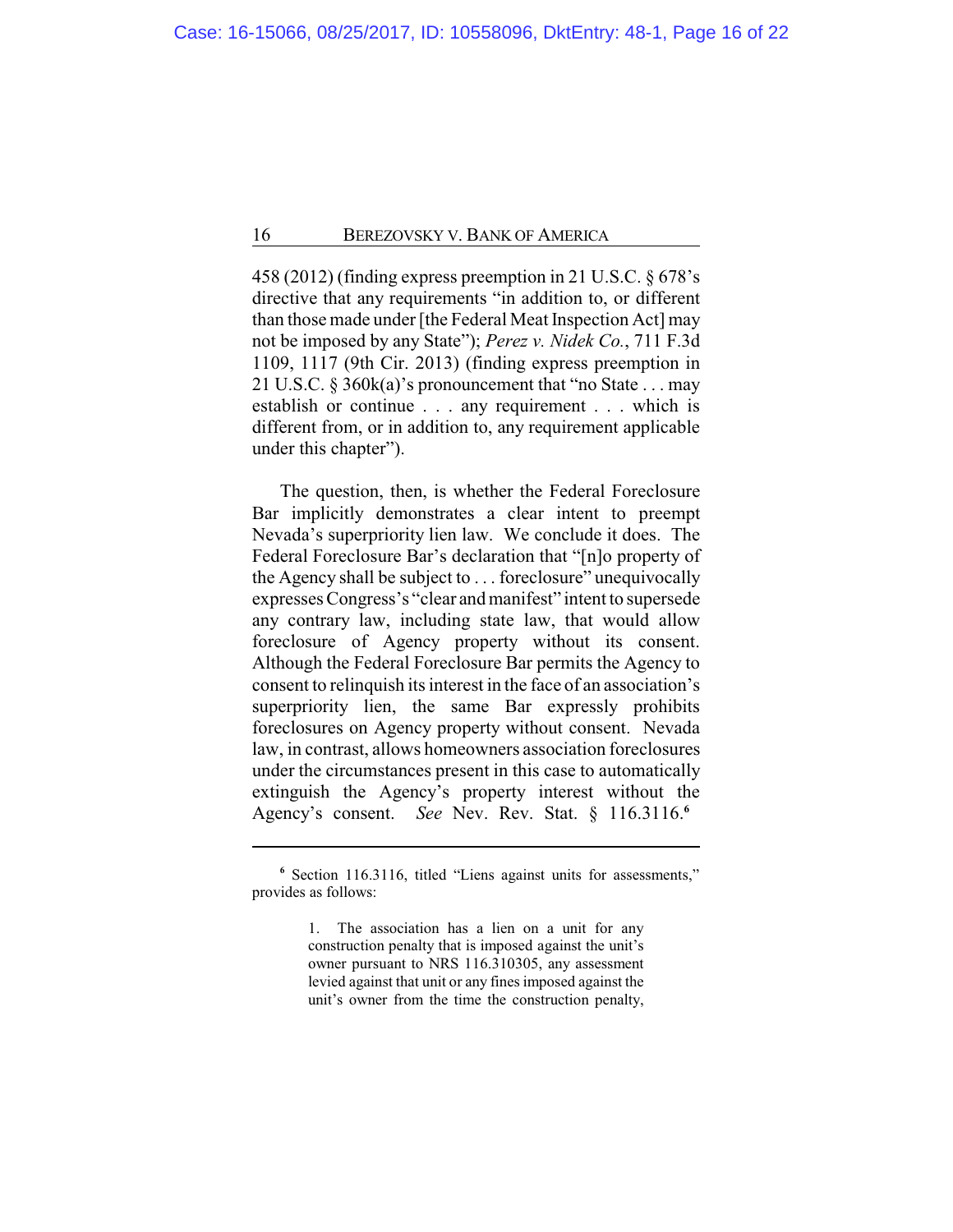assessment or fine becomes due. Unless the declaration otherwise provides, any penalties, fees, charges, late charges, fines and interest charged pursuant to paragraphs (j) to (n), inclusive, of subsection 1 of NRS 116.3012 and any costs of collecting a past due obligation charged pursuant to NRS 116.310313 are enforceable as assessments under this section. If an assessment is payable in installments, the full amount of the assessment is a lien from the time the first installment thereof becomes due.

2. A lien under this section is prior to all other liens and encumbrances on a unit except:

(a) Liens and encumbrances recorded before the recordation of the declaration and, in a cooperative, liens and encumbrances which the association creates, assumes or takes subject to;

(b) A first security interest on the unit recorded before the date on which the assessment sought to be enforced became delinquent or, in a cooperative, the first security interest encumbering only the unit's owner's interest and perfected before the date on which the assessment sought to be enforced became delinquent, except that a lien under this section is prior to a security interest described in this paragraph to the extent set forth in subsection 3;

(c) Liens for real estate taxes and other governmental assessments or charges against the unit or cooperative; and

(d) Liens for any fee or charge levied pursuant to subsection 1 of NRS 555.520.

Nev. Rev. Stat. § 116.3116. Asthe Nevada Supreme Court has explained, subsection 116.3116(2) "elevates the priority of the [homeowners association] lien over other liens," with some exceptions. *SFR Invest.*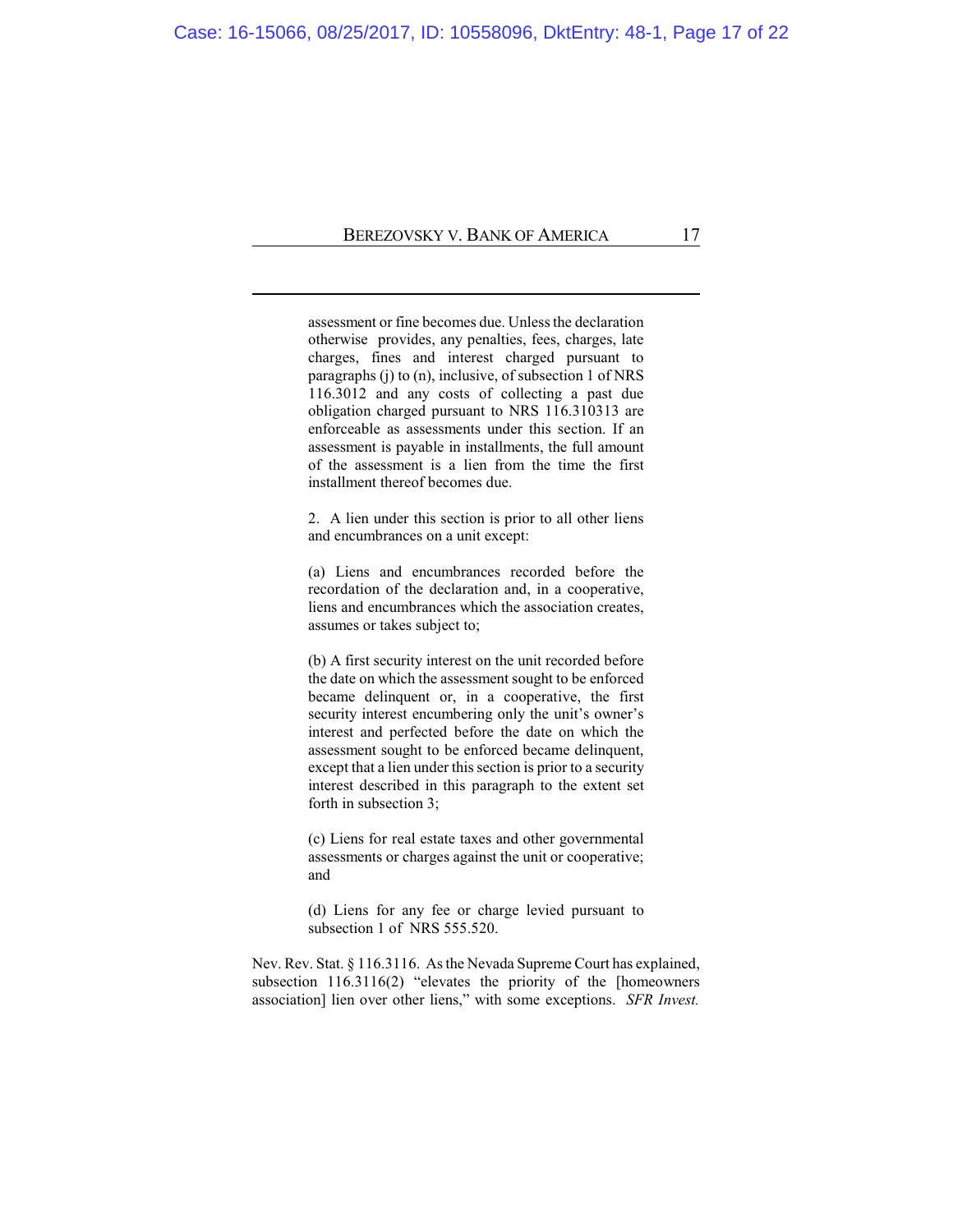Nevada's law is an obstacle to Congress's clear and manifest goal of protecting the Agency's assets in the face of multiple potential threats, including threats arising from state foreclosure law.

"[E]ven if it is possible to comply with both state and federal law, state law is conflict-preempted whenever it 'stands as an obstacle to the accomplishment and execution of the full purposes and objectives of Congress.'" *Ariz. Dream Act Coal. v. Brewer*, 757 F.3d 1053, 1061 (9th Cir. 2014) (quoting *Arizona*, 567 U.S. at 399). As the two statutes impliedlyconflict, the Federal Foreclosure Bar supersedes the Nevada superpriority lien provision. The district court did not err in so concluding.

# IV.

Berezovsky maintains that even if the Federal Foreclosure Bar applies to his case and is preemptive, the district court should not have granted summary judgment to Freddie Mac because Freddie Mac did not prove beyond dispute that it holds an enforceable property interest. Berezovsky faults Freddie Mac for never recording its interest, for "splitting" the note from the deed of trust, and for pointing to

*Pool 1*, 334 P.3d at 410. The exceptions clarify that the statute "splits [a homeowners association's] lien into two pieces, a superpriority piece and a subpriority piece. The superpriority piece, consisting of the last nine months of unpaid [association] dues and maintenance and nuisanceabatement charges, is 'prior to' a first deed of trust. The subpriority piece, consisting of all other [homeowners association] fees or assessments, is subordinate to a first deed of trust." *Id.* at 411. In this case, the homeowners association's lien qualifies as superpriority as it covers dues not paid in early 2011, with the lien recorded within nine months, by March 2011.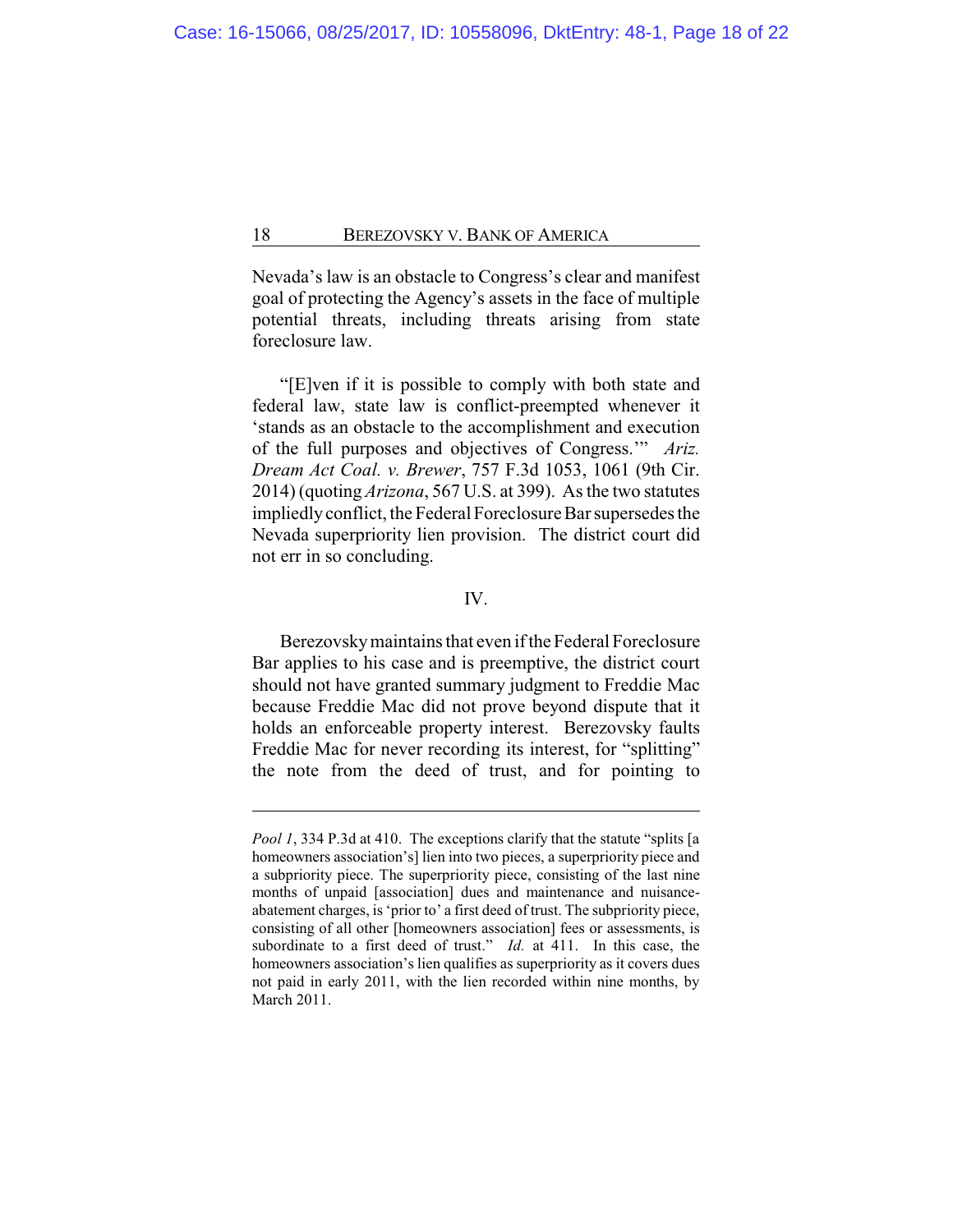insufficient evidence to establish its interest for purposes of summary judgment.

Here, we look to the Nevada Supreme Court's resolution of these issues. *See Erie R. Co. v. Tompkins*, 304 U.S. 64, 78 (1938) ("Except in matters governed by the Federal Constitution or by acts of Congress, the law to be applied in any case is the law of the state."). Nevada law requires recording of a lien for it to be enforceable, but does not mandate that the recorded instrument identify the note owner by name. *See* Nev. Rev. Stat. § 106.210.**<sup>7</sup>** If the named beneficiary under the recorded deed of trust is someone other than the note owner, the recordation separates "the note and the security deed [and] creates a question of what entity would have authority to foreclose, but does not render either instrument void." *Edelstein v. Bank of N.Y. Mellon*, 286 P.3d 249, 259 (Nev. 2012) (citation omitted).

The Nevada Supreme Court has relied on the Restatement Third of Property to clarify lien enforceability when the recording document lists the deed-of-trust beneficiary, here BANA, but not the note owner, here Freddie Mac. *See In re Montierth*, 354 P.3d 648, 650–51 (Nev. 2015) (citing Restatement (Third) of Property: Mortgages § 5.4 cmt. c (Am. Law. Inst. 1997)). Under these circumstances—that is, where the note is "split" from the deed of trust—an "agency relationship" with the recorded beneficiary preserves the note owner's power to enforce its interest under the security

**<sup>7</sup>** This recording provision provides in relevant part, "Any assignment of a mortgage of real property . . . and any assignment of the beneficial interest under a deed of trust must be recorded in the office of the recorder of the county in which the property is located . . . ." Nev. Rev. Stat. § 106.210.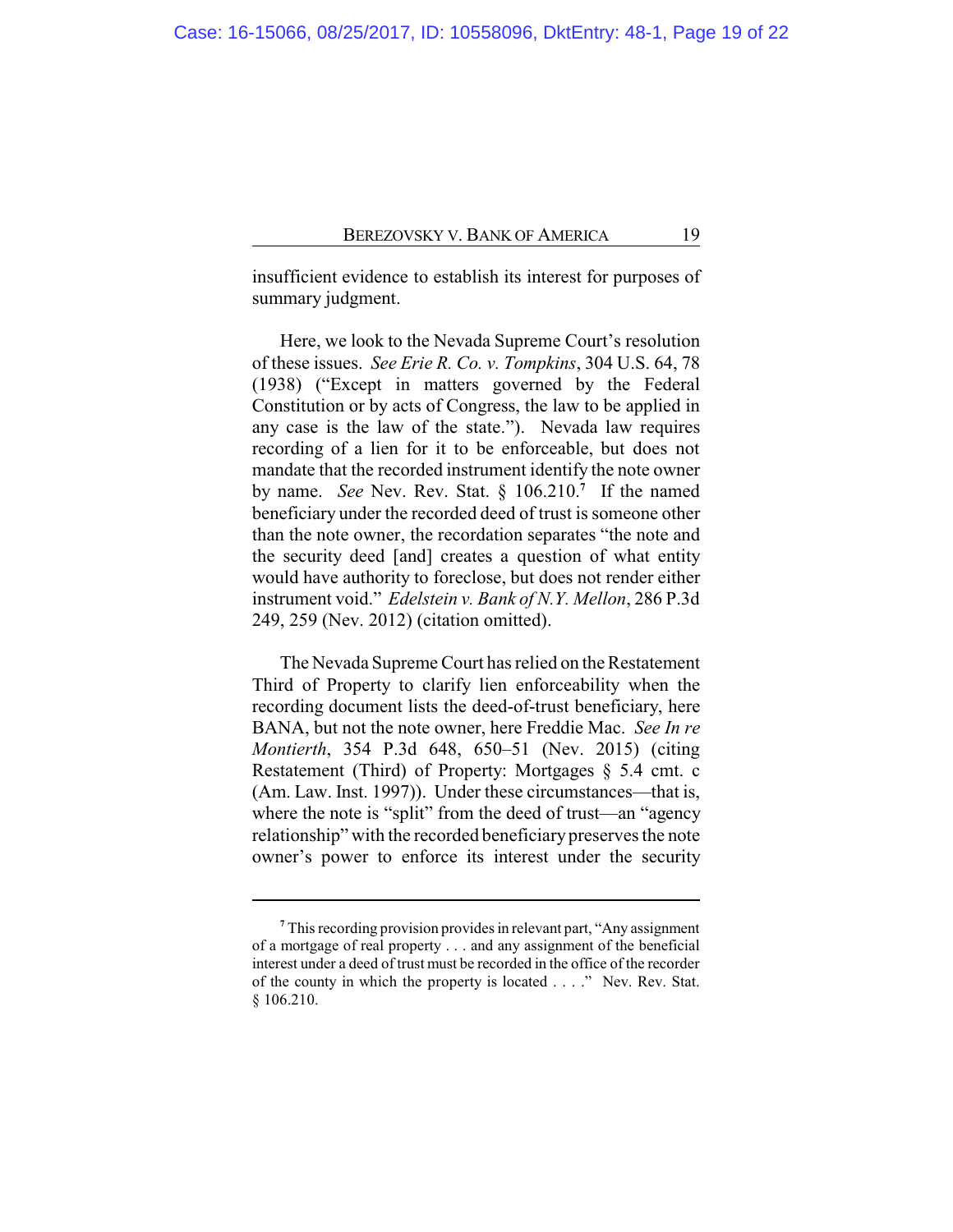instrument, because the note owner can direct the beneficiary to foreclose on its behalf. *See id*. An agency relationship exists if the note owner has the ability to reclaim the deed of trust from the beneficiary by ordering that the beneficiary make an assignment. *Id.* at 651.

Nevada law thus recognizes that, in an agency relationship, a note owner remains a secured creditor with a property interest in the collateral even if the recorded deed of trust names only the owner's agent. *Id*. (noting the Restatement (Third) of Property acknowledges the note holder retains its security interest even if the beneficial interest under the deed of trust is assigned to its loanservicing agent).

Although the recorded deed of trust here omitted Freddie Mac's name, Freddie Mac's property interest is valid and enforceable under Nevada law. Freddie Mac introduced evidence**<sup>8</sup>** in the district court showing it acquired the Monizes' loan secured by the property in 2007; BANA is identified as Freddie Mac's loan servicer in those documents. Freddie Mac also introduced excerpts of its Single-Family Seller/Servicer Guide ("Guide"), which defines its agency

**<sup>8</sup>** Berezovsky's objection to the timeliness and admissibility of Freddie Mac's evidence is unavailing. Freddie Mac timely filed its evidence with its cross-motion for summary judgment, and Freddie Mac's database printouts are admissible business records. *U-Haul Int'l, Inc. v. Lumbermens Mut. Cas. Co.*, 576 F.3d 1040, 1043 (9th Cir. 2009). Although discovery had not yet opened, Berezovsky himself moved for summary judgment and agreed to the district court's resolving the motions without further discovery.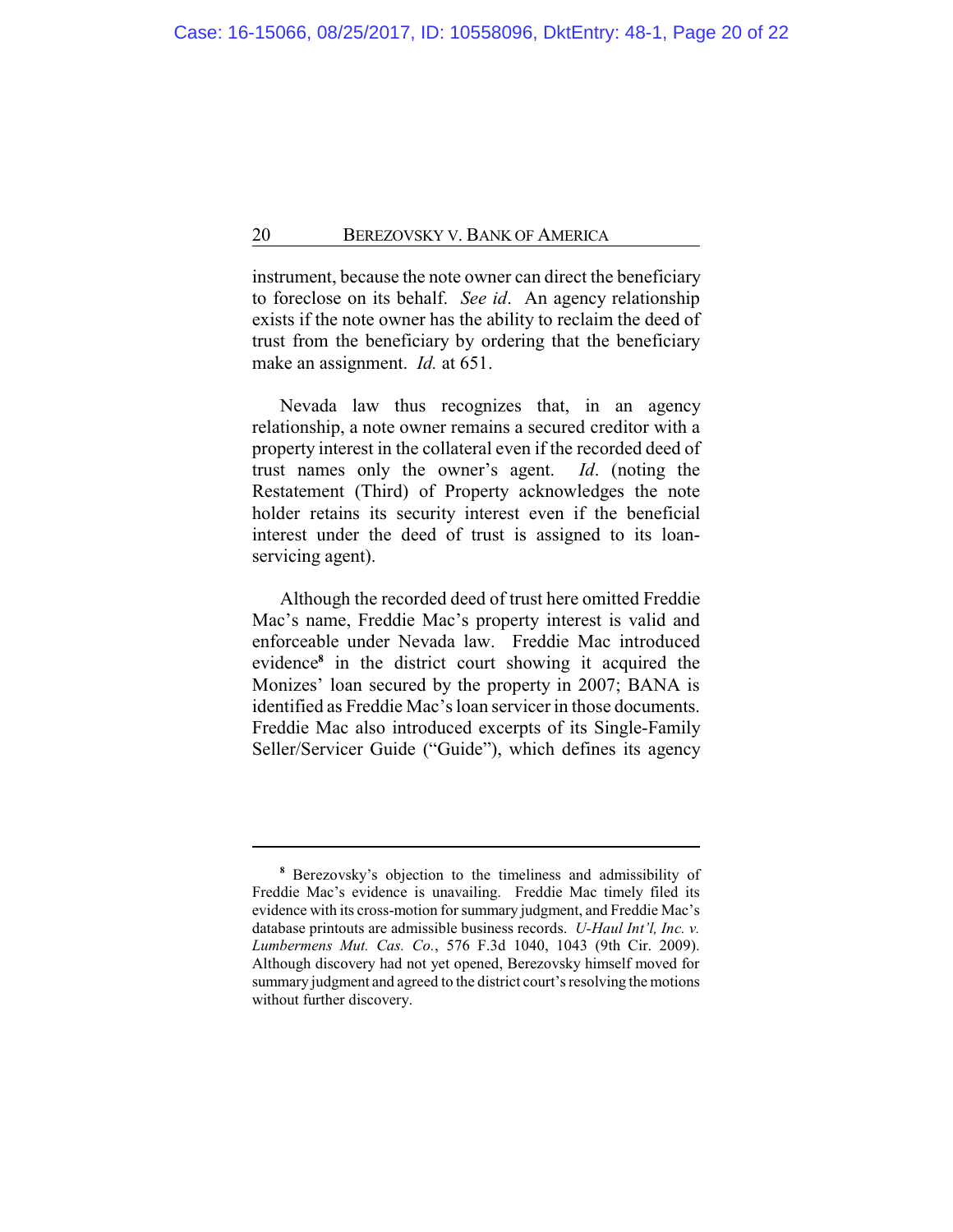relationship with BANA.**<sup>9</sup>** The Guide provides that when Freddie Mac purchases a mortgage, the "Servicer agree[s] Freddie Mac may, at any time and without limitation, require the [] Servicer, at the [] Servicer's expense, to make such endorsements to and assignments and recordations of any of the Mortgage documents so as to reflect the interests of Freddie Mac." Guide at 1301.10. The Guide also provides that "Freddie Mac may, at its sole discretion and at any time, require a Seller/Servicer, at the Seller/Servicer's expense, to prepare, execute and/or record assignments of the Security Instrument to Freddie Mac . . . ." Guide at 6301.6. The Guide's language mirrors *Montierth*'s description of the requisite agency relationship. BANA is Freddie Mac's agent with respect to the Monizes' loan. Freddie Mac's property interest is therefore valid and enforceable under Nevada law.

Berezovsky points to no evidence before the district court that created a material dispute regarding the legal import of Freddie Mac's exhibits concerning its interest in the property. He must have shown more than "metaphysical doubt as to the material facts" to warrant reversal, and has not done so here. *Matsushita Elec. Indus. Co. v. Zenith Radio Corp*., 475 U.S. 574, 586 (1986) (citation omitted). The district court correctly found Freddie Mac's priority property interest enforceable under Nevada law.

## V.

Because Freddie Mac possessed an enforceable property interest and was under the Agency's conservatorship at the

**<sup>9</sup>** We take judicial notice of the Guide, which governs Freddie Mac's relationship with its servicers. *See* Fed. Rule Evid. 201 (b), (d). The Guide was properly before the District Court.